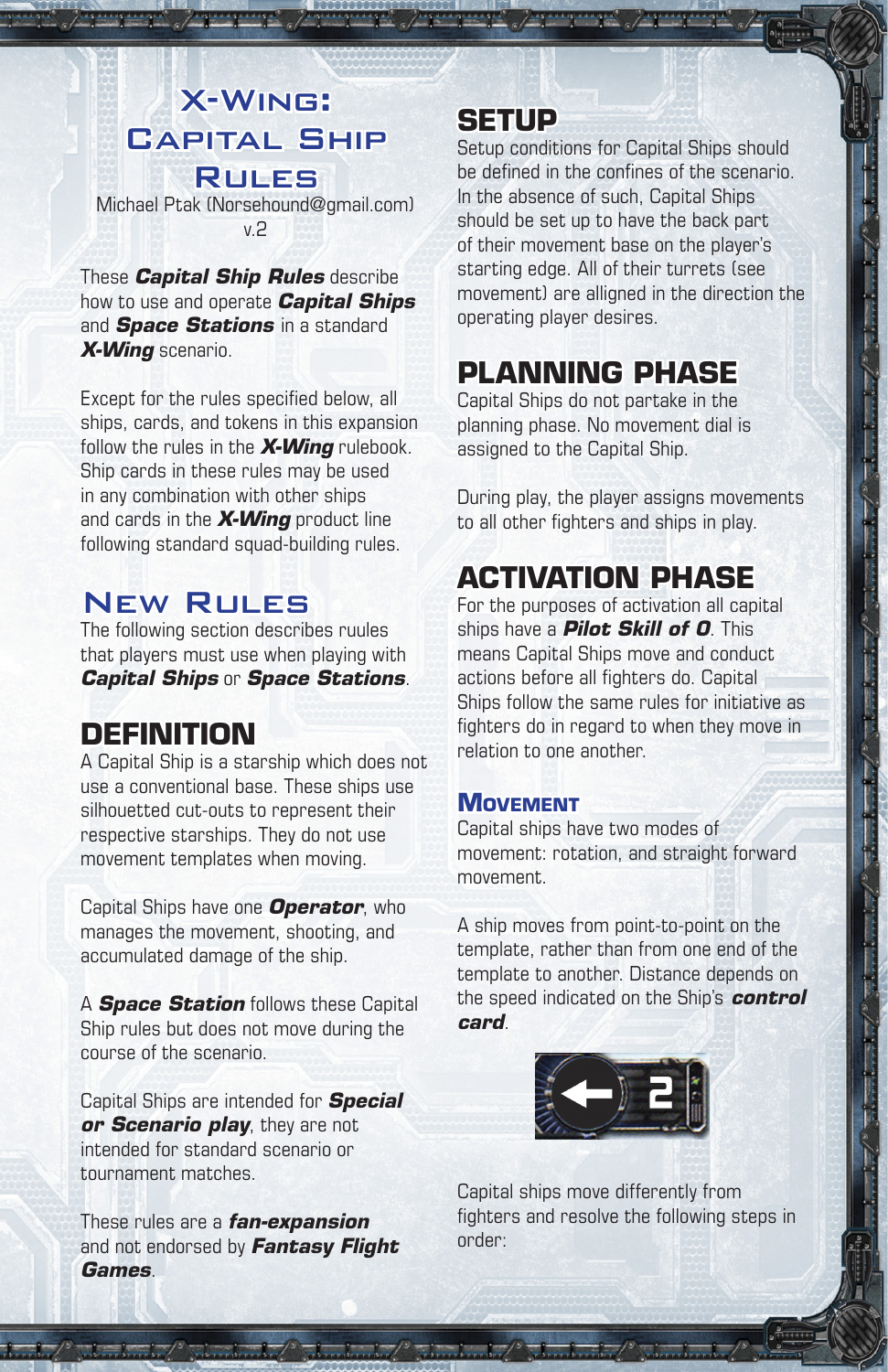1. **Set Template:** Take the manuver template corresponding to the speed of the ship and allign it to the **movement guide** printed on the template.



2. **Execute Maneuver:** Move the ship template beneath the movement template forward.

> **Rotation:** Instead of moving forward, a ship can rotate on its **pivot point.**



Select the movement template of the ship's speed, and place it along the right or left side of the movement guide and then slide the template around the pivot point up to the distance of the ship's speed template.

- 3. **Clean Up:** Return the used template to the pilot of maneuver templates.
- 4. **Rotate Turrets:** After the ship has moved all turrets on the ship can choose their facing. Turrets can face any direction but remain in their assigned positions.
- 5. **Perform Action:** The ship may perform only one action during the activation phase, even if the ship has multiple actions available from multiple subsystems.

The ship currently resolving a phase is known as the **ACTIVE SHIP**. After the starship has resolved the final step, the player chooses another Pilot Skill 0 starship (or ship) to resolve.

All capital ships must have performed their activation steps before activating starfighters and large ships.

#### **SPECIAL MANUVERS**

Capital ships cannot perform *Koiogran Turns*, never take *Stress Tokens*, and all of their movement colors are conisdered *white*.

#### **ACTIONS**

Capital Ships can perform any actions Starfighters can except for *Barrel Roll* and *Boost*. A ship may also pass on its action.

#### **SUBSYSTEMS**

Capital ships are unique in that they are ship templates with multiple **subsystems** (typically weapons) with thier own facings. Subsystems remain fixed to the templates they are assigned, and move with the ship when it moves.

When a subsystem is destroyed it is removed from the template.

Subsystems that pivot do so on the center pivot point. Their arc of aim is restricted by the dark area surrounding the pivot point. A turret cannot aim outside of this arc, even if the turret is outside the rotating arc.



Subsystems with a placement silhouette but no pivot point are presumed to have the ability to attack in any direction.

All subsystems have a letter or number on the turret or system tile that corresponds to the matching silhouette on the ship template and on the control card.

 $\frac{1}{2}$  ,  $\frac{1}{2}$  ,  $\frac{1}{2}$  ,  $\frac{1}{2}$  ,  $\frac{1}{2}$  ,  $\frac{1}{2}$  ,  $\frac{1}{2}$  ,  $\frac{1}{2}$  ,  $\frac{1}{2}$  ,  $\frac{1}{2}$  ,  $\frac{1}{2}$  ,  $\frac{1}{2}$  ,  $\frac{1}{2}$  ,  $\frac{1}{2}$  ,  $\frac{1}{2}$  ,  $\frac{1}{2}$  ,  $\frac{1}{2}$  ,  $\frac{1}{2}$  ,  $\frac{1$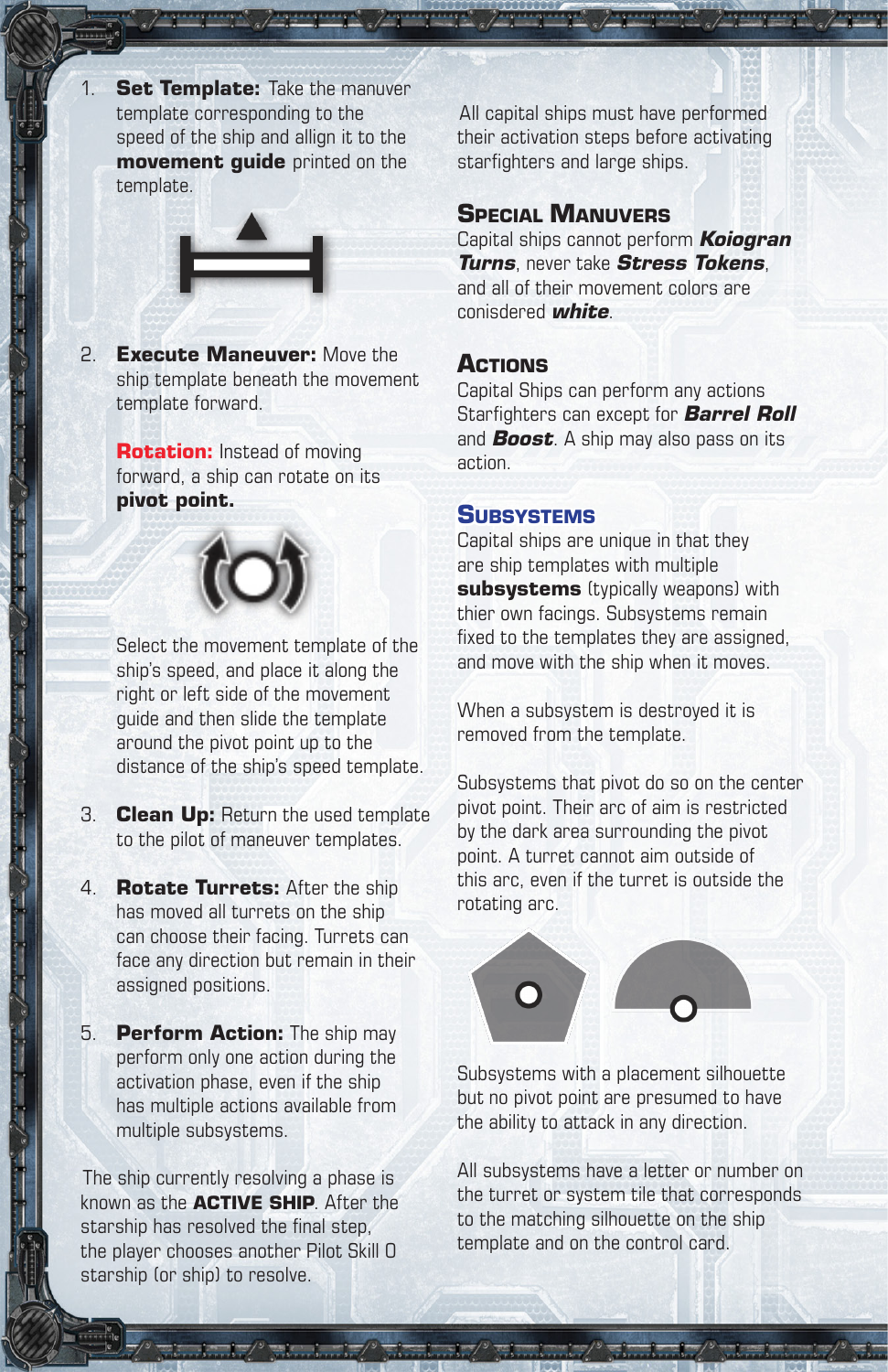### **COMBAT PHASE**

All capital ship weapons are initiatve 0, and fire after all other fighters have resolved their action and combat phases.

When resolving combat with Capital Ships, the operating player selects a turret or subsystem and chooses a target it will attack. Combat is resolved normally as if the subsystem was a fighter.

#### **DEFENDING**

When Capital Ships are declared the defender of an attack, they behave differently than starfighters.

An attacker must designate a subsystem on the starship. When a Capital Ship's subsystems have been destroyed, the Capital Ship removed from play.

Capital Ships **never roll agility dice** except if the subsystem is specificed to have them. A capital ship's main means of defense is the high hull count of the individual sub-systems.

Missile secondary weapons such as Missiles and Torpedoes ignore distance restrictions when attacking Capital ships.

#### **SHIELDS**

All subsystems share the same shield across the entire ship. When an attack is made against a subsystem of a capital ship, damages are taken first against the communal shield pool.

#### **DAMAGE**

Capital Ship subsystems receive regular damage points as normal. *Critical damage* does not apply its effect, instead, all critical hits count as *double damage points*.

#### **FRAME DAMAGE**

When damage points are dealt in excess

 $\frac{1}{2}$  ,  $\frac{1}{2}$  ,  $\frac{1}{2}$  ,  $\frac{1}{2}$  ,  $\frac{1}{2}$  ,  $\frac{1}{2}$  ,  $\frac{1}{2}$  ,  $\frac{1}{2}$  ,  $\frac{1}{2}$  ,  $\frac{1}{2}$  ,  $\frac{1}{2}$  ,  $\frac{1}{2}$  ,  $\frac{1}{2}$ 

of a subsystem's capacity, the exess points are applied to the Frame Damage track.

When the Frame Damage track is filled the ship is *disabled*. The vessel cannot move or fire for the remainder of the scenario.

### **ADDITIONAL RULES**

This section explains all the rules not previously expressed.

#### **DESTRUCTION**

A Capital Ship is destroyed when all subsystems have been totally destroyed. Even if there is one subsystem remaining, with one hit point, the ship can still move and fight and is considered intact for the scenario.

#### *<u>ION TOKENS</u>*

Attacks dealing Ion Tokens to a target deal tokens to the **entire** ship, even if specific subsystems are targeted.



When a Capital Ship has Ion Tokens assigned to it equal to the count on the control card, the ship follows special rules during these phases:

- **Activation Phase: The operator** does not move the ship or rotate the turrets. One Ion Token is removed from the ship. It may perform actions as normal.
- **Combat Phase:** The ship cannot perform an attack the turn it had an Ion Token.

#### **TEMPLATE OVERLAP**

As Capital Ships are represented by large shaped templates, they have special considerations with other Templates.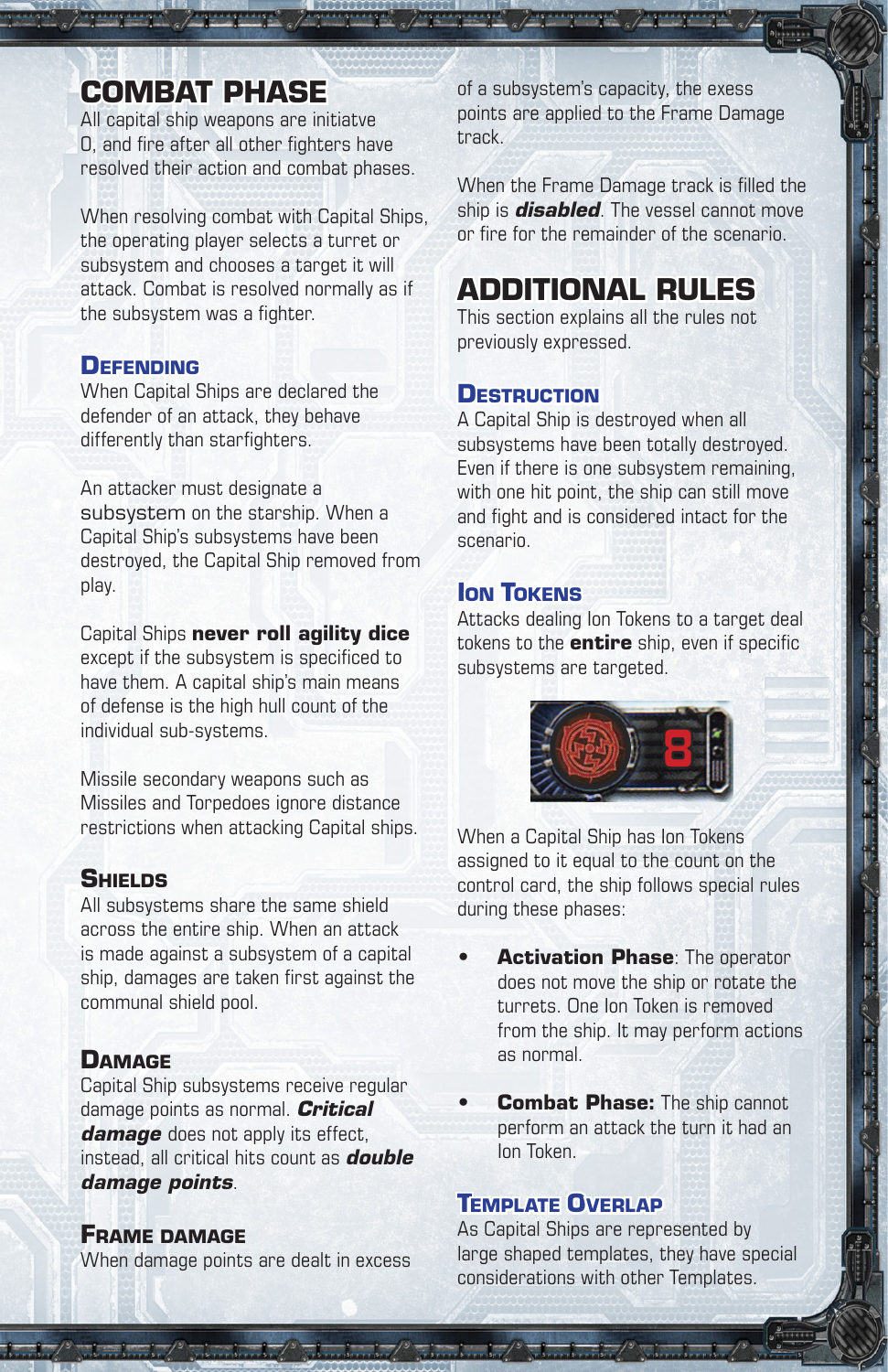#### **FLIGHT BASES**

Capital Ships do not count as Obstacles or Plastic Bases. Starfighters can move over them without rolling for damage or loosing actions.

#### **OBSTACLES**

When a Capital Ship crosses an Obstacle token, the ship rolls one attack die and applies the result to the closest subsystem to the overlapped obstacle token.

#### **OTHER STARSHIP TEMPLATES**

Capital ship templates can pass over another without penalty.

#### **ATTACKS**

Attacks made across a Capital Ship template grant the defender an additional dodge dice as if the ship was an obstacle.

#### **TURRET WEAPONS**

If a subsystem has a weapon attack rating, the attack is considered to be **Primary Weapon** attack, making them elligable for normal attack bonuses.

If a Turret Hardpoint is using an upgrade card with an attack value, it is a **Secondary Weapon, and not elligable** for the attack bonuses.

All weapons are range 1-3 unless a replacement Seconary Weapon occupies the hardpoint.

Some turrets have restricted arcs of fire. If a housing is not completely circular, the turret cannot rotate to face an arc past that point of the rotation.

### Advanced Rules

This section describes special rules for specific Capital Ships.

### **SQUADRON BUILDING**

Capital Ships are too unconventional and untested presently to be measured in points. For the time being, consider them to be 100 points each.

Some Capital Ships have variable hardpoints. During squadron building (or per the demands of a scenario) an upgrade card can replace the standard hardpoint if the turret has an upgrade card slot on the bottom-left corner.

If a turret with a Systems Upgrade requires an arc but none is present on the equipped turret, then the effect is considered to fire at any arc.

The points for these upgrades are added to the ship's cost.

### **DOCKING**

Some Capital Ships have docking platforms and facilities for smallcraft. Carriers and Space Platforms are able to launch and recover ships per the requirements of the scenario.

A ship template will have an area designated as a **docking pad**. For a ship to *Land* on a Capital Ship, the movement template or base must intersect the docking pad. The ship then performs an **Action** to dock, and is removed from the play area. The ship is considered Docked for the purposes of the scenario.

When a ship *Launches* from a Capital Ship, it is placed on the Capital Ship template's docking pad at the beginning of the turn. It then moves normally.

### **WARHEAD LAUNCHERS**

 $\frac{1}{2}$  ,  $\frac{1}{2}$  ,  $\frac{1}{2}$  ,  $\frac{1}{2}$  ,  $\frac{1}{2}$  ,  $\frac{1}{2}$  ,  $\frac{1}{2}$  ,  $\frac{1}{2}$  ,  $\frac{1}{2}$  ,  $\frac{1}{2}$  ,  $\frac{1}{2}$  ,  $\frac{1}{2}$  ,  $\frac{1}{2}$  ,  $\frac{1}{2}$  ,  $\frac{1}{2}$  ,  $\frac{1}{2}$  ,  $\frac{1}{2}$  ,  $\frac{1}{2}$  ,  $\frac{1$ 

Capital Ship missile launchers have much bigger magazines than starfighters, and are able to perform repeated attacks with them.